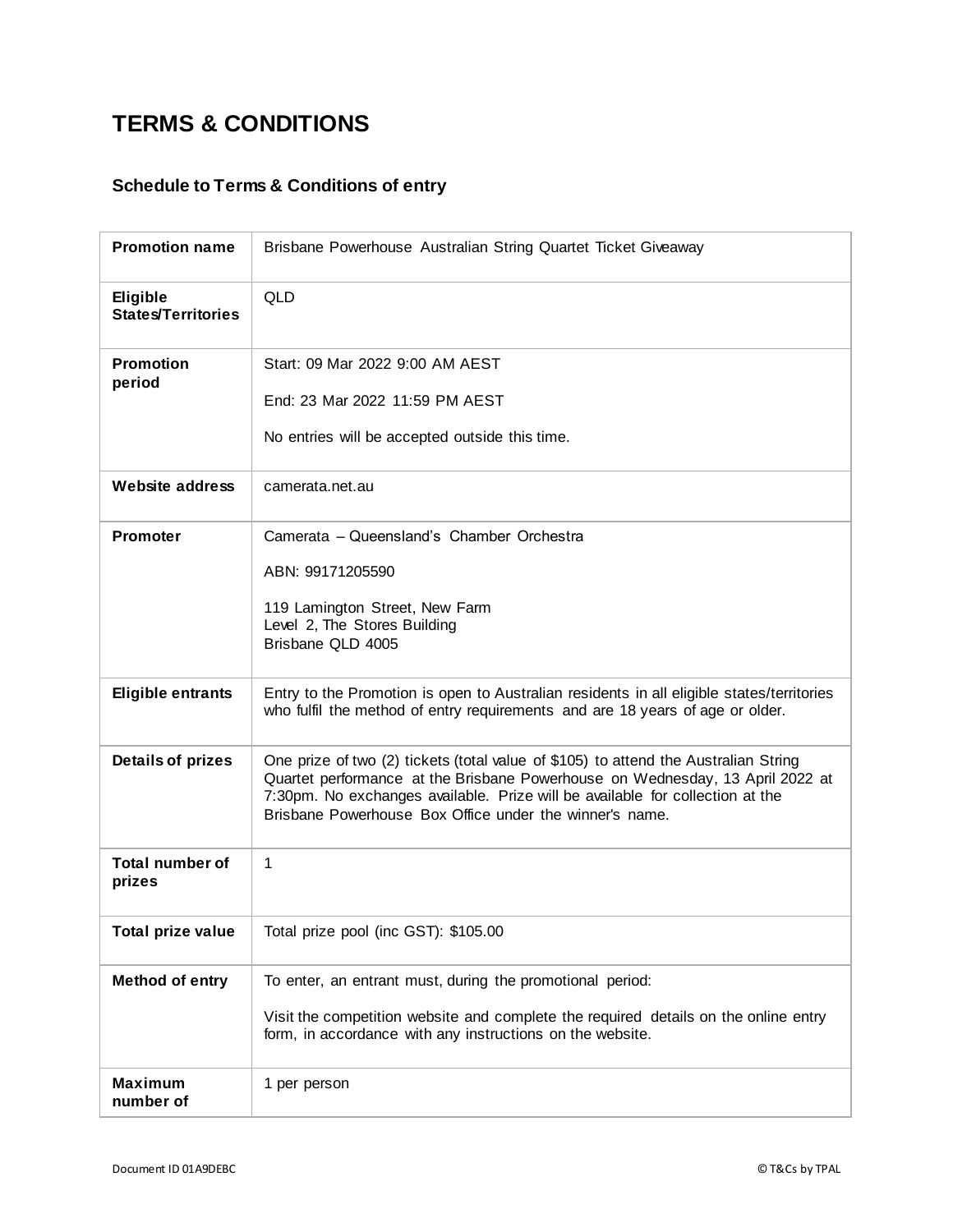| entries                                                                     | The entrant can only win one prize in this promotion.                                                                                                                                                                           |
|-----------------------------------------------------------------------------|---------------------------------------------------------------------------------------------------------------------------------------------------------------------------------------------------------------------------------|
| Prize draw                                                                  | The prize draw will begin 9:00 AM AEST on 24 Mar 2022<br>Location of draw:<br>Camerata - Queensland's Chamber Orchestra<br>119 Lamington Street, New Farm<br>Level 2, The Stores Building<br>Brisbane QLD 4005                  |
| <b>Notification of</b><br>winners                                           | Winners will be notified via Email no later than 24 Mar 2022.                                                                                                                                                                   |
| <b>Public</b><br>announcement<br>of winners                                 | The winners of all prizes will be published here:<br>www.camerata.net.au on 08 Apr 2022                                                                                                                                         |
| <b>Unclaimed prize</b><br>draw                                              | Unclaimed prize draw date: 9:00 AM AEST on 07 Apr 2022<br>Location of unclaimed prize draw:<br>Camerata - Queensland's Chamber Orchestra<br>119 Lamington Street, New Farm<br>Level 2, The Stores Building<br>Brisbane QLD 4005 |
| <b>Notification of</b><br>unclaimed prize<br>winners                        | Unclaimed prize winners will be notified via Email no later than 07 Apr 2022.                                                                                                                                                   |
| <b>Public</b><br>announcement<br>of winners from<br>unclaimed prize<br>draw | The winners of all unclaimed prizes will be published here:<br>www.camerata.net.au on 22 Apr 2022                                                                                                                               |
| <b>Permit reference</b>                                                     |                                                                                                                                                                                                                                 |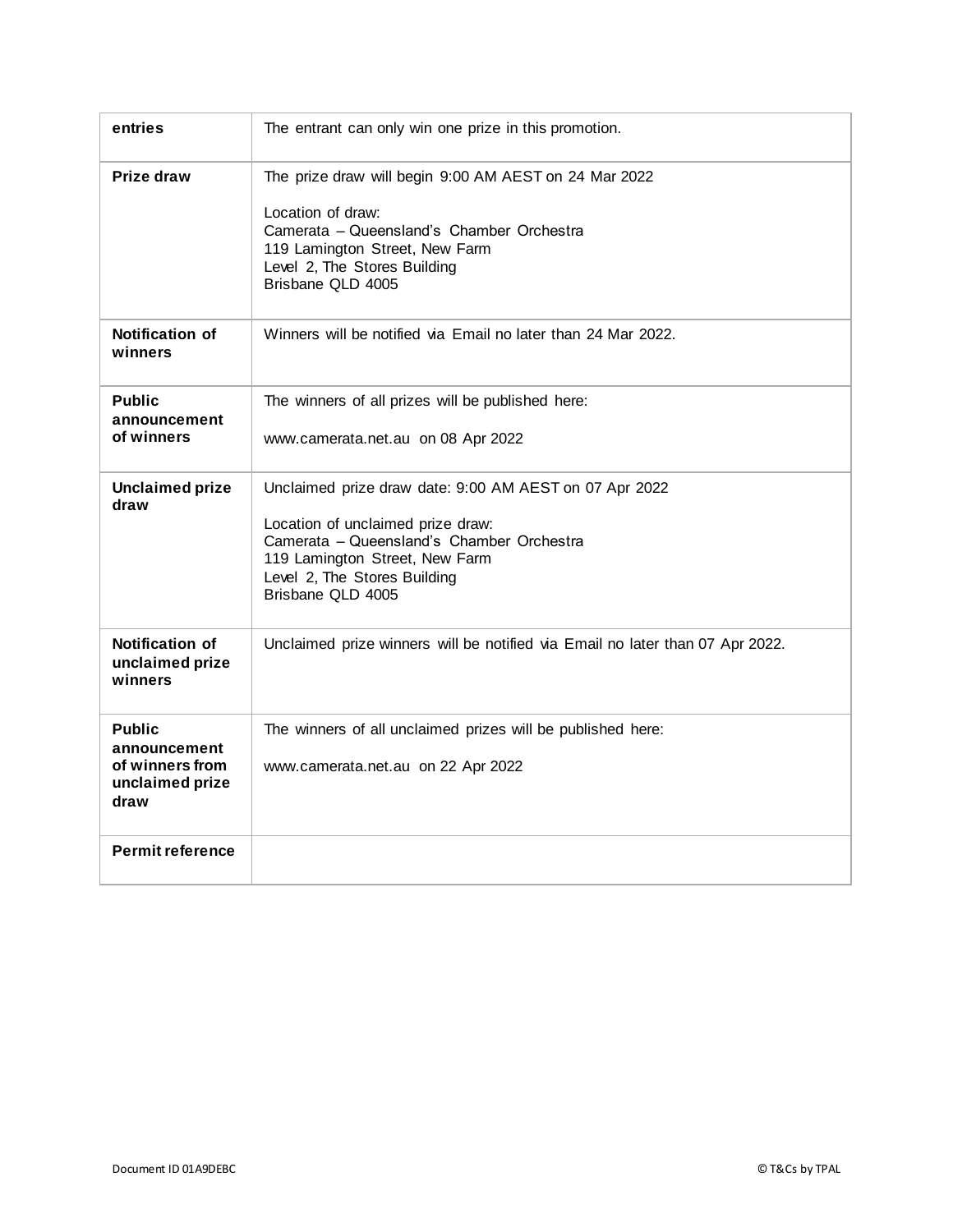## **Terms & Conditions of entry**

- 1. Information on how to enter and prize details form part of these terms & conditions (**Terms of entry**). The Terms must be read in conjunction with the Schedule. The Schedule defines the terminology used in these Terms of entry. Where there is any inconsistency between these Terms and the Schedule, the Schedule prevails. Participation in this Promotion is deemed acceptance of these Terms of entry.
- 2. Entry is open only to legal residents of the Eligible States/Territories who satisfy the Method of entry. Directors, officers, management, employees, suppliers (including prize suppliers) and contractors (and the immediate families of directors, officers, management, employees, suppliers and contractors) of the Promoter and of its related bodies corporate, and of the agencies and companies associated with this Promotion, including the competition permit providers [TPAL](https://www.tpal.com.au/?utm_source=TCs-chance-doc) (Trade Promotions and Lotteries Pty Ltd) are ineligible to enter. Immediate family means any of the following: spouse, ex-spouse, child or step-child (whether natural or by adoption), parent, step-parent, grandparent, step-grandparent, uncle, aunt, niece, nephew, brother, sister, stepbrother, step-sister or first cousin.
- 3. The Promotion will be conducted during the Promotion period.
- 4. The Prize/s are specified in the Details of prizes section of the Schedule.
- 5. The total prize pool is specified in the Total prize value section of the Schedule.
- 6. Any prize is valued in Australian dollars unless expressly stated to the contrary.
- 7. If the prize winner of the Event prize has not confirmed their availability to take the prize on the specified dates by the specified time and date, the prize winner's entry will be deemed invalid. The Promoter reserves the right to conduct a further draw to award the prize, subject to any directions given by any relevant authority.
- 8. Neither the Promoter nor any company or agency associated with the Event accepts responsibility for the cancellation or delay of the Event for any reason beyond their control or any inability of the winner to attend the Event when scheduled.
- 9. If any part of the Event is abandoned, varied, called off or postponed for any reason, the winner and, if applicable, their companion(s), at the Promoter's discretion, forfeits all rights to attend the event and no cash or alternative tickets will be substituted for that element of the prize.
- 10. Entrants agree to comply with any conditions which accompany the Event.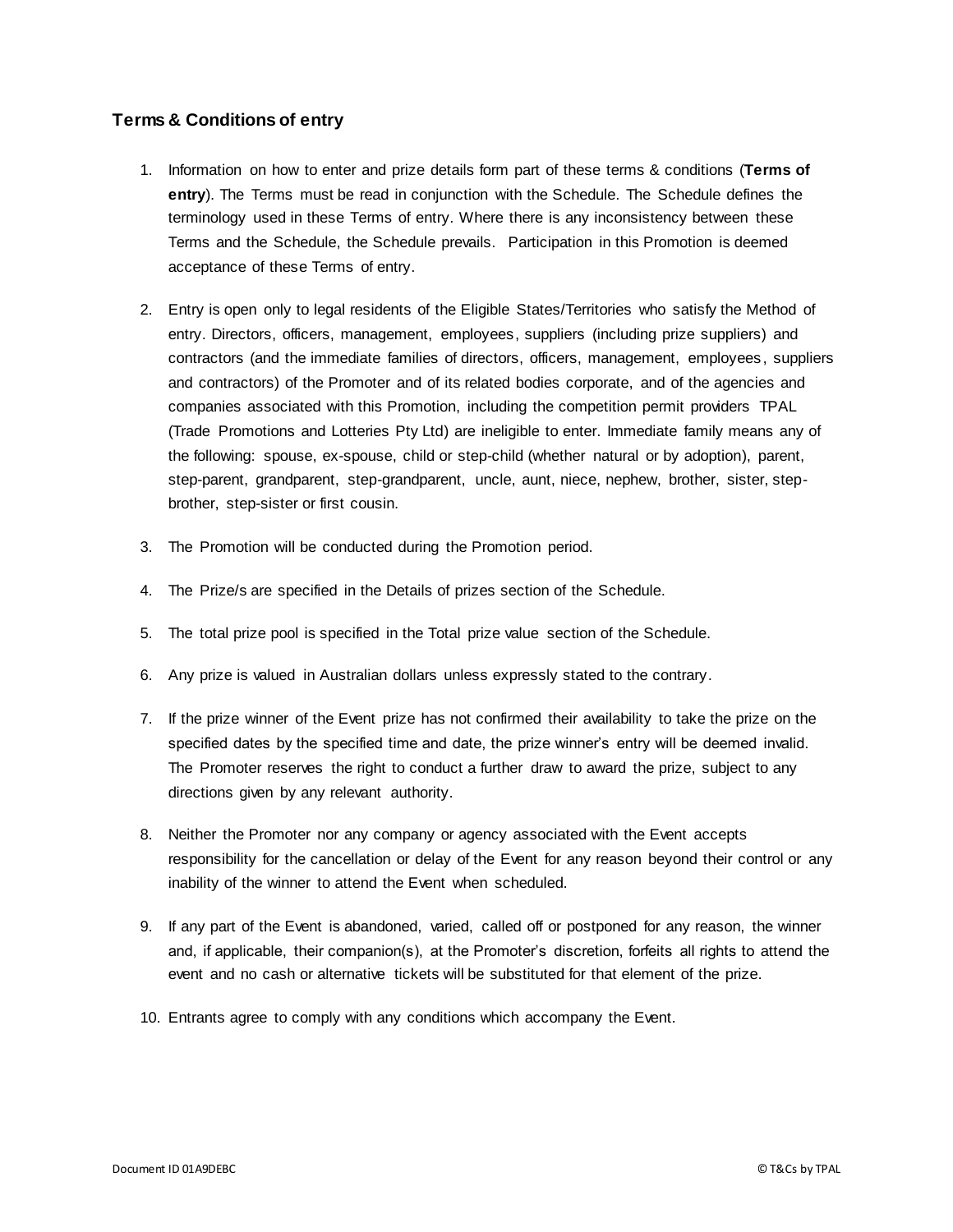- 11. Entrants are advised that tax implications may arise from their prize winnings and they should seek independent financial advice prior to acceptance of their prize(s). The Promoter accepts no responsibility for any tax implications that may arise from accepting a prize. Entrants are responsible for any and all expenses that they incur in entering the competition and they will not be reimbursed regardless of whether or not they win the competition.
- 12. The entrants must follow the Method of entry during the Promotion period to enter the Promotion. Failure to do so will result in an invalid entry. The Promoter will not advise an Entrant if their entry is deemed invalid.
- 13. The time of entry will be deemed to be the time the entry is received by the Promoter.
- 14. Entrants may submit up to the Maximum number of entries (if applicable).
- 15. The Promoter accepts no responsibility for any late, lost, delayed, incomplete, incorrectly submitted, corrupted, illegible or misdirected entries, claims or correspondence whether due to omission, error, alteration, tampering, deletion, theft, destruction, disruption to any communication network or medium, or otherwise including those entries not received by the Promoter for any reason. The Promoter is not liable for any consequences of user error including (without limitation) costs incurred. No correspondence will be entered into.
- 16. The prize(s) will be awarded to the valid entrant(s) drawn randomly in accordance with the Prize draw details. The Promoter may draw additional reserve entries (and record them in order). In the event of an invalid entry or an ineligible entrant, or if the entrant is ineligible to accept the prize, the prize will be awarded to the first reserve entry drawn. If the prize can't be awarded to the entrant drawn, the promoter will then continue this process until the prize is awarded.
- 17. The winner does not need to be present at the draw unless expressly stated to the contrary.
- 18. The winner(s) will be notified in accordance with the Notification of winners and Notification of unclaimed prize winners (if applicable) sections of the Schedule. Notification to winners will be deemed to have occurred on the later of the time the winner receives actual notification from the Promoter or two business days thereafter. The notification will include details about how the prize(s) can be claimed.
- 19. The Promoter takes no responsibility where it is unable to contact prize winners who have not provided correct or complete contact details. If an entrant's contact details change during the promotional period, it is the entrant's responsibility to notify the Promoter. A request to modify any entry information should be directed to Promoter.
- 20. It is a condition of accepting any prize that the winner must comply with all the conditions of use of the prize and the prize supplier's requirements. Each prize must be taken as stated and no compensation will be payable if a winner is unable to use the prize as stated.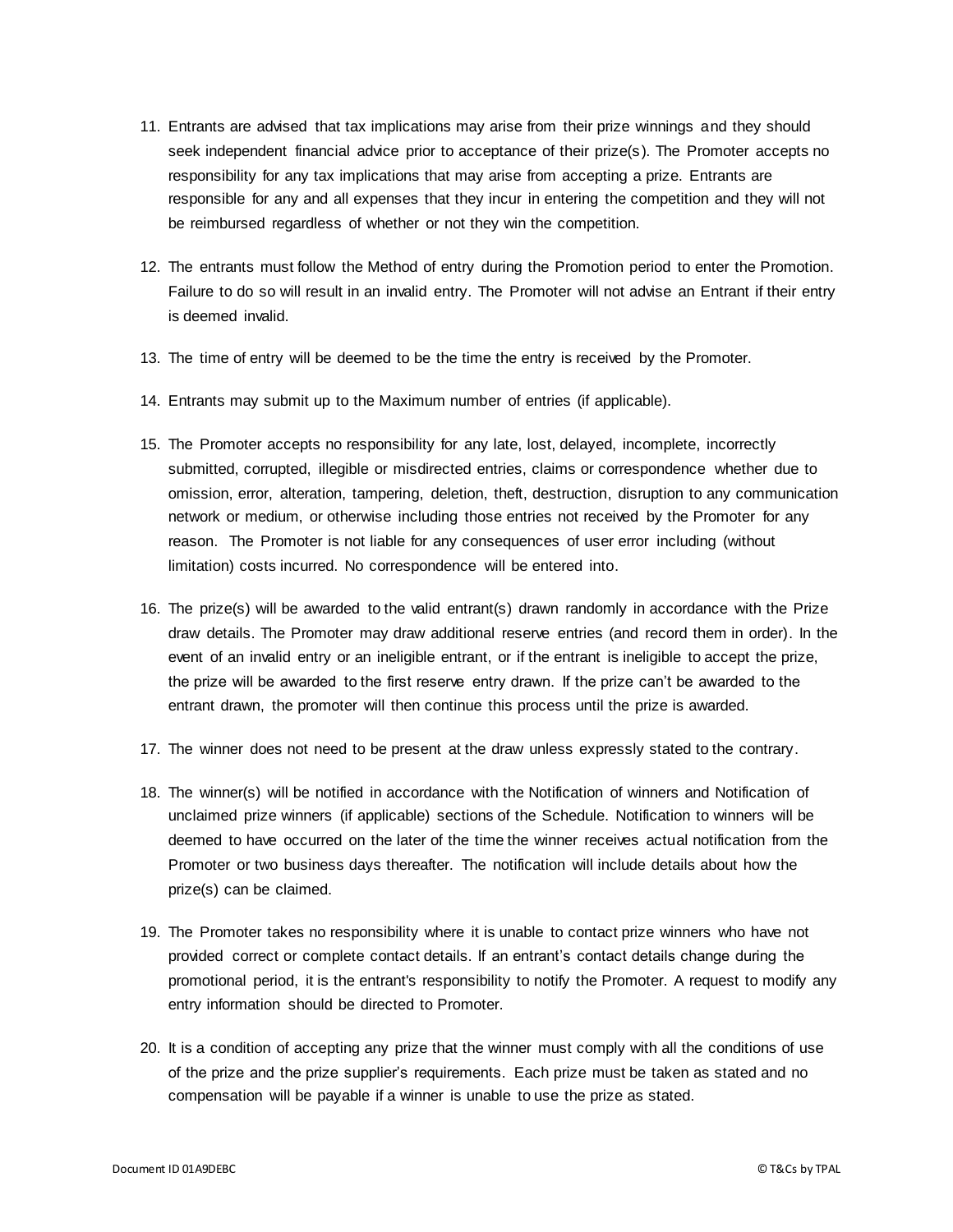- 21. The winner(s) name and state/territory of residence will be published in accordance with the Public announcement of winners section of the Schedule (if applicable).
- 22. If the prize(s) has not been claimed by the Unclaimed prize draw time and date and subject to any written directions from a State lottery agency, the Promoter may conduct an Unclaimed prize draw in accordance with the Unclaimed prize draw section of the Schedule (if applicable). In the event the Unclaimed prize draw takes place, the Promoter will attempt to contact the winner(s) of the Unclaimed prize draw in accordance with the Notification of unclaimed prize draw section of the Schedule, and if applicable, the name and State/Territory of residency of any winner(s) of the Unclaimed prize draw will be published in accordance with the section of the Schedule entitled Public announcement of winners from unclaimed prize draw. If a prize is no longer available the promoter may substitute with a prize of higher or equal value subject to any written directions from a regulatory authority. The promoter is not allowed to deduct any administrative costs associated with provision of the prize.
- 23. To the greatest extent permitted by law, the Promoter excludes all warranties, representations or guarantees (**Warranties**) regarding the Promotion and any prizes, including any Warranties which may have been made in the course of advertising or promoting the Promotion. The conduct of the Promotion or the supply of prizes may involve third parties, and the Promoter makes no Warranties and disclaims all liability in connection with any such third parties, their acts or omissions. By entering the Promotion, an entrant releases and indemnifies the Promoter and its related bodies corporate (including the officers, employees and agents of each) from and against all actions, penalties, liabilities, claims or demands the entrant may have against the Promoter or that the Promoter may incur for any loss or damage which is or may be suffered or sustained as a direct or indirect result of an entrant entering or participating in the Promotion or winning or failing to win a prize, or using or permitting any other person to use the prize, except for any liability which cannot be excluded by law or which would cause any part of this clause to be void or unenforceable.
- 24. If despite the foregoing clause, the Promoter incurs a liability to an entrant under any law which implies a Warranty into these Terms of entry which cannot legally be excluded, the Promoter's liability in respect of the Promotion is limited, in the Promoter's discretion, to either resupplying such goods or services as form part of the Promotion, or paying the cost of resupplying those goods or services.
- 25. Without limiting any of the foregoing, in no circumstances will an entrant or the Promoter have any liability to the other for any loss or damage suffered which is indirect or consequential in nature, including without limitation any loss of profit, loss of reputation, loss of goodwill, or loss of business opportunity.
- 26. The Promoter and its associated agencies and companies will not be liable for any delay, damage, or loss in transit of prizes.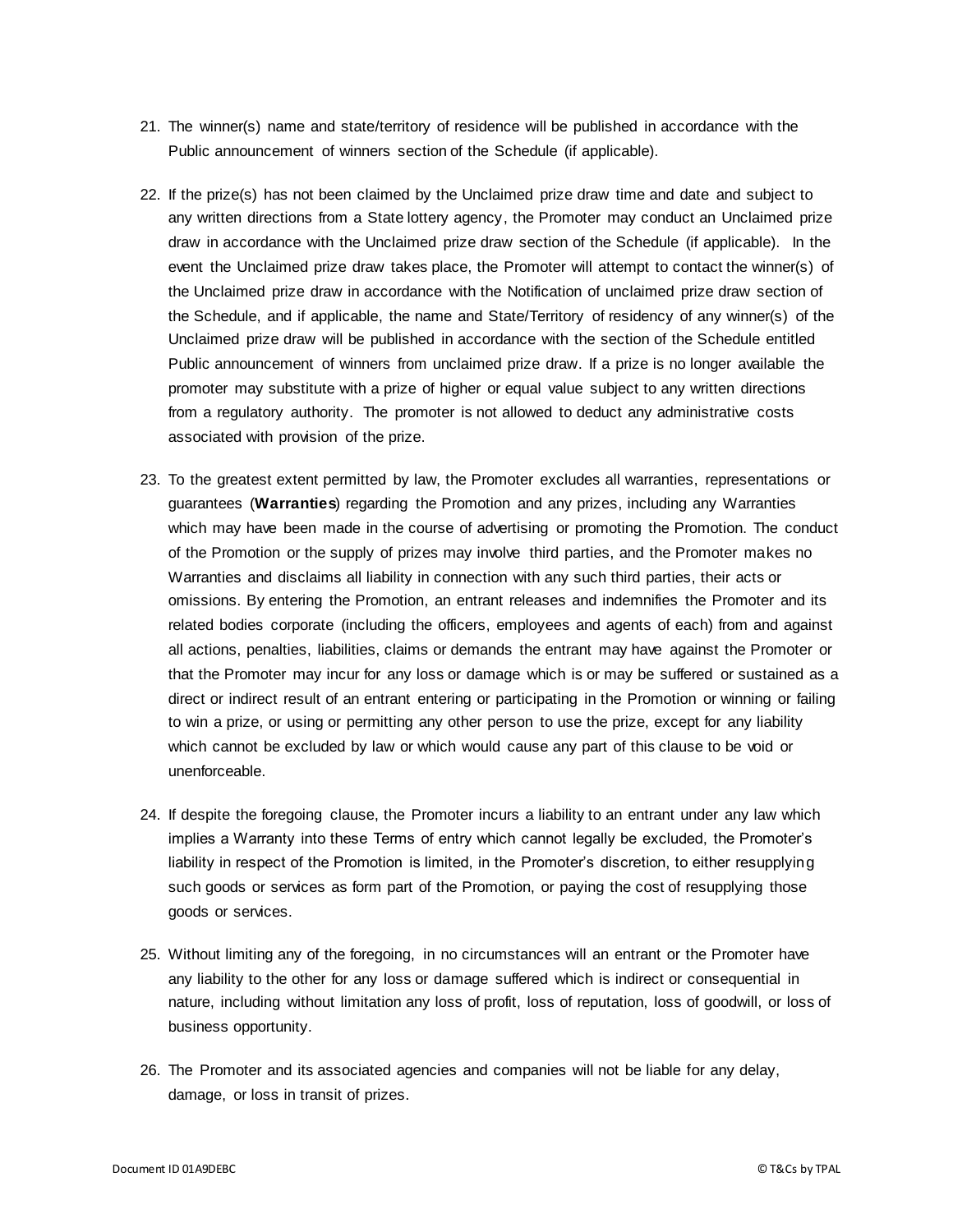- 27. The Promoter may in its absolute discretion not accept a particular entry, may disqualify an entry, or cancel the entire Promotion at any time without giving reasons and without liability to any entrants, subject to any written directions from a regulatory authority. Without limiting this the Promoter reserves the right to verify the validity of entries, prize claims and entrants and to disqualify any entrant who submits an entry or prize claim that is misleading or not in accordance with these Terms of entry or who manipulates or tampers with the entry process. In the event that a winner breaches these Terms of entry, the winner will forfeit the prize in whole and no substitute will be offered. Verification is at the discretion of the Promoter, whose decision is final. Failure by the Promoter to enforce any of its rights at any stage does not constitute a waiver of those rights.
- 28. Prizes, or any unused portion of a prize, are not transferable or exchangeable and cannot be taken as cash, subject to any written directions from a regulatory authority. Where a prize is unavailable for any reason, the Promoter may substitute the prize for another item of equal or higher value subject to any written directions from a regulatory authority. The Promoter accepts no responsibility for any variation in prize value (including between advertising of the Promotion and receipt of the prize).
- 29. In the case of the intervention of any outside act, agent or event which prevents or significantly hinders the Promoter's ability (or that of a third party involved with the Promotion) to proceed with the Promotion on the dates and in the manner described in these Terms of entry, including but not limited to vandalism, natural disasters, acts of God, civil unrest, strike, war, act of terrorism, the Promoter's obligations in respect of the Promotion will be suspended for the duration of the event and, in addition, the Promoter may in its absolute discretion cancel the promotion and recommence it from the start on the same conditions, subject to approval of the relevant authorities.
- 30. All entries become the property of the Promoter. As a condition of entering into this Promotion, entrants agree to assign all their rights in and to their entry and any related content to the Promoter, including any copyright or other intellectual property rights in the entry and related content. Without limiting this, the Promoter may use entry content for any and all purposes including commercial purposes. You warrant that entry content is original, lawful and not misleading and that the Promoter's use of such content will not infringe the rights of any third parties. The Promoter has no obligation to credit you as the author of any content submitted and may otherwise do any acts or omissions which would otherwise constitute an infringement of any moral rights you may have as an author of content.
- 31. Entrants consent to the Promoter using the personal information provided in connection with this promotion for the purposes of facilitating the conduct of the promotion and awarding any prizes, including to third parties involved in the promotion and any relevant authorities. In addition to any use that may be outlined in the Promoter's Privacy Policy, the Promoter including third parties may, for an indefinite period, unless otherwise advised, use the private information for